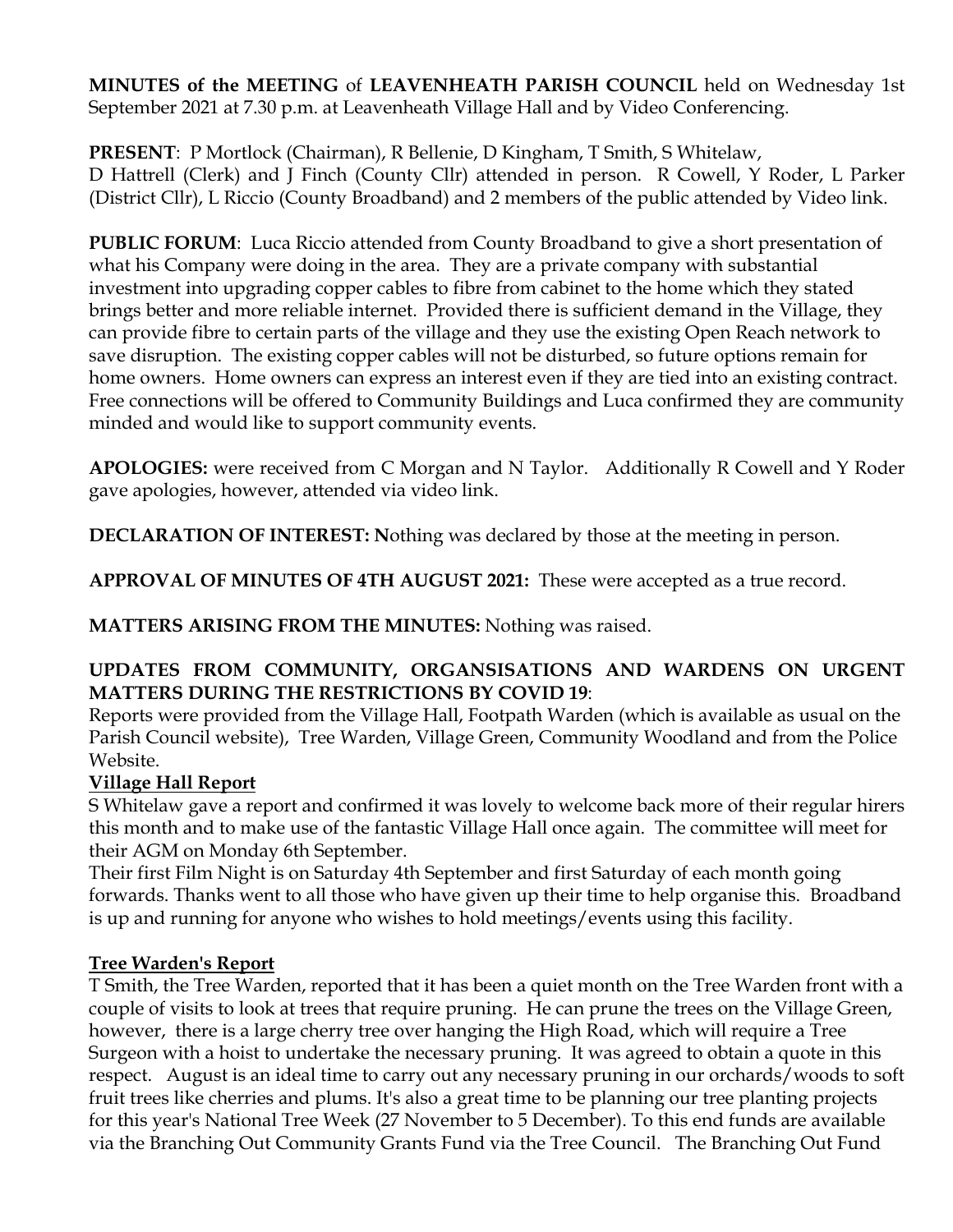for the 21/22 planting season is now open for applications! This fund aims to get communities and young people involved in tree and hedge planting and care, with grants between £300 and £1,500 available to support a range of tree, orchard and hedgerow planting projects. He has been contacted by a resident concerning the growth of ragwort around the village. Ragwort is poisonous to horses and cattle and damages their livers. Under the Weeds Act 1959, landowners/occupiers must control ragwort within risk areas for grazing or forage production. This means there is a legal obligation to remove ragwort where it's growing on this land or there is a high risk of spread to it. The landowner has a legal obligation to remove and treat their own land and must not allow ragwort to spread onto adjacent land since that landowner could take legal action against the individual for allowing the spread of the weed. In many cases, the landowner will be the local Council or Highways department. These can be contacted and they will always investigate any reports of ragwort and will take the necessary steps to destroy it. However, it is up to YOU to report it in the first place!

# **Police Report**

Five crimes were reported in the Leavenheath area in July. 1 x Theft from the person on or near The Ridings Investigation complete with no suspect identified. 1 x Violence and sexual offences on or near Oaklands Under investigation 1 x Burglary near park/open space next to SBN Golf Club Under investigation 2 x Violence and sexual offences on or near Honey Lane Both under investigation S Whitelaw is investigating further with the Community Policing Team as the categorisation is causing concern in the Village.

## **Village Green Report**

There was nothing to report.

**BABERGH DISTRICT COUNCIL REPORT:** District Cllr L Parker attended via video link and confirmed the parking charges in Sudbury were being introduced in the New Year. Wider permit schemes are being considered and he reminded that the revenue from parking charges has to be used for the benefit of the car parks. He outlined the Solar Carport Project at the Sudbury Leisure Centre with Electric Vehicle charging points. A further compost giveaway in Hadleigh was to take place. Further progress is being made in relation to the Chilton Woods development. The Planning Committee has rejected plans for a gas fired peaking plant in Sudbury. All Suffolk Councils have issued a statement regarding the Afghan Refugees. Residents contacted L Parker between meetings to ask for the hedge waste from the Maple way path to be removed by Babergh District Council. This path is the responsibility of the District Council and the residents stepped in after a period of inaction. D Kingham shared information with L Parker regarding High Court precedent considering the cumulative impact of projects in a vicinity.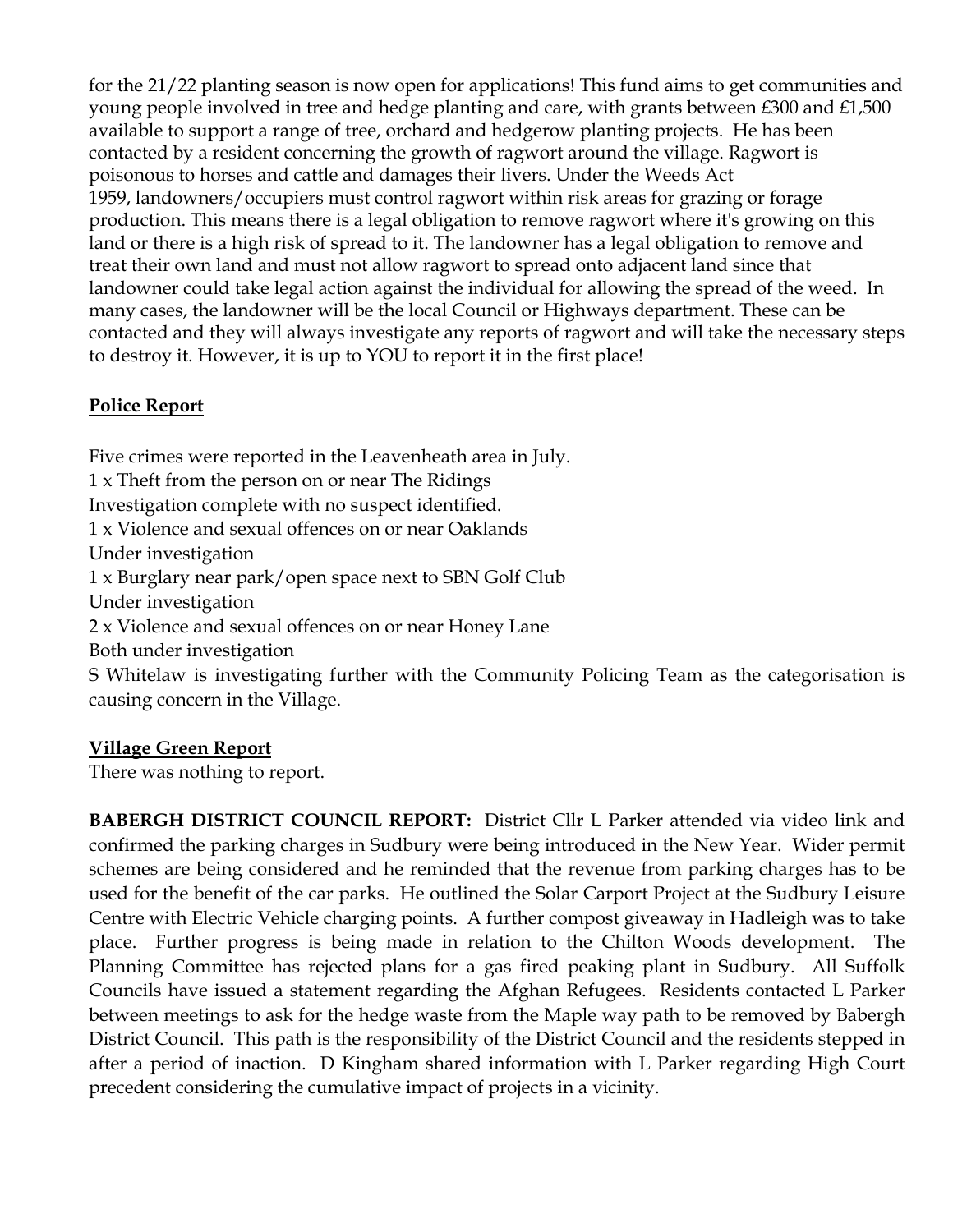**SUFFOLK COUNTY COUNCIL REPORT:** County Cllr J Finch attended and reported that Covid-19 cases are sadly on the increase again in Suffolk. In the 7 days up to 31st August there were 1782 new cases in Suffolk. He again urged regular Rapid Flow tests. All Councils in Suffolk are committed to the resettlement scheme for Afghan Refugees. In the coming days and weeks, the district, borough and County Council's will continue working with the Government to do what they can to provide assistance to vulnerable refugees. The Government wrote to Councils in July 2021 setting out its ambition to make available to County areas the kind of devolved decision making powers and public funding currently experienced by larger cities and urban areas. This is part of the Governments levelling up Agenda and a White Paper is to follow. Climate change events are planned to share ideas and inspire action. Suffolk's Climate Emergency Plan is to be at net zero by 2030. Virtual Fostering and Adoption sessions continue. J Finch confirmed he is now on the Adoption Panel. He was reminded about and noted the local issues with flooding which he is investigating. There will be a need to get residents together to help resolve the issues.

**NEIGHBOURHOOD PLANNING UPDATE:** D Kingham was pleased to confirm the draft Neighbourhood Plan was at the Consultation stage with sessions at the Village Hall on 24th and 25th September. The Steering Group will consider the responses after consultation. Leaflets were to be circulated and also a link available on the website.

**CORRESPONDENCE:** On-going correspondence was noted by the meeting. It was agreed for D Kingham to draft a response to our MP in relation to remote meetings as our main points were not addressed in the response.

**URGENT HIGHWAYS SAFETY MATTERS**: Nothing was raised.

**FINANCE:** The Bank Balances as at 1st September 2021 are £40852.58 in the Community Account and £15509.16 in the Rate Reward Account making a total of £56361.74. The following pre-agreed payments were made: -

| Cheque No.       | Amount | Payee              | <b>Details</b>              |
|------------------|--------|--------------------|-----------------------------|
| As at 1st August |        |                    |                             |
| Funds Transfer   | 728.89 | Clerk/HMRC/SCC     | Staffing costs              |
| Funds Transfer   | 408.70 | <b>BHIB</b> Ltd    | PC Insurance                |
| Funds Transfer   | 277.20 | Tree & Lawn Co Ltd | V Green Maintenance         |
| Funds Transfer   | 60.90  | P Mortlock         | Expenses - travel and bolts |

The CIL return for year ending 31st March 2021 was approved and signed.

Members took the opportunity to thank the Clerk regarding her preparations for audit and were pleased very few recommendations came out of the very detailed Internal Audit Report. It has been suggested that the quarterly budget reviews should be replaced by a more achievable half yearly frequency in both our Standing Orders and Financial Regulations. It was agreed for S Whitelaw and the Clerk to recommend relevant updates to these documents at our October Meeting - **Action S Whitelaw and Clerk.**

R Bellenie agreed to give a presentation at the October Meeting regarding the potential uses of CIL monies - **Action - R Bellenie**.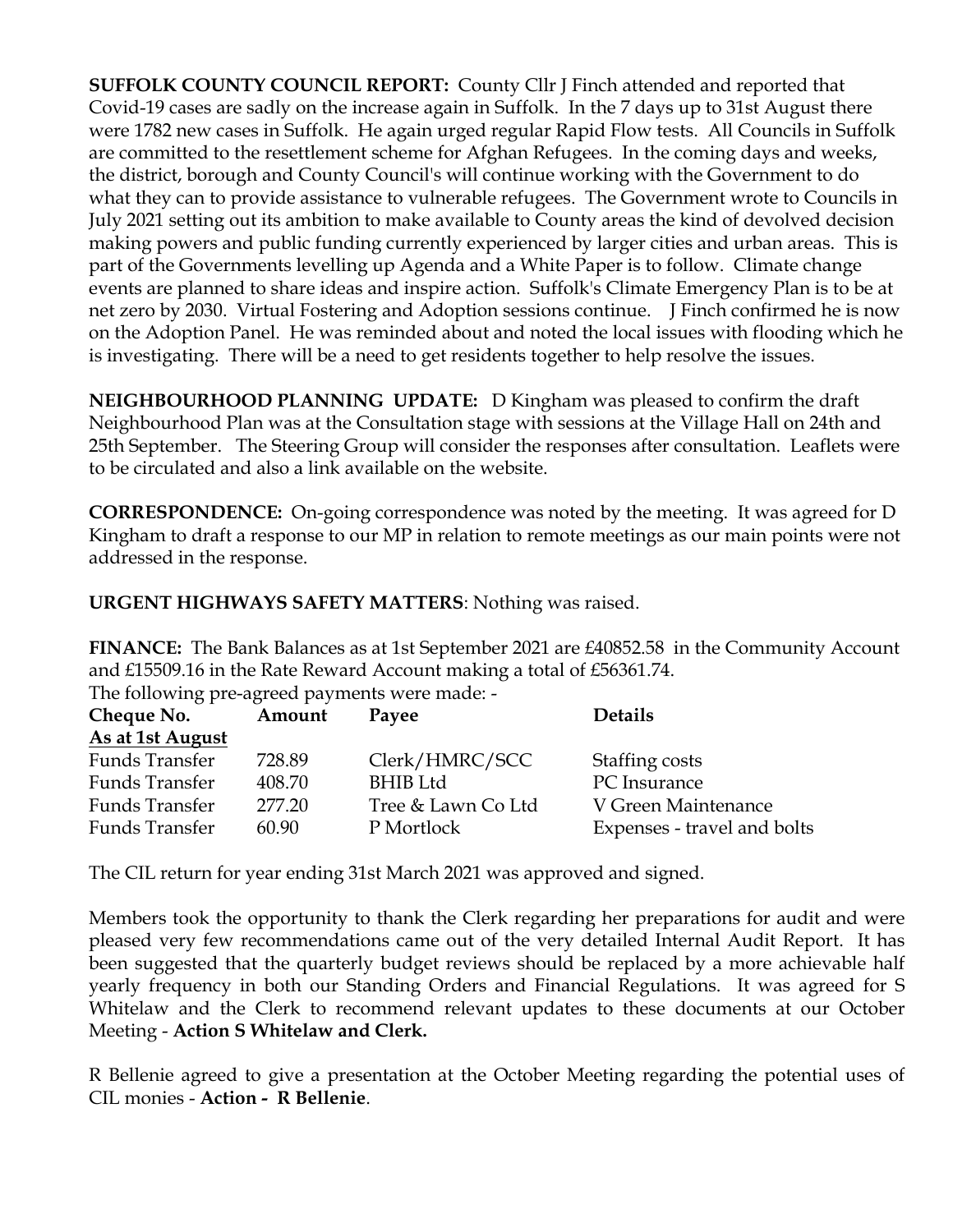### **MAINTENANCE OF VILLAGE ASSETS:**

The one major task undertaken this month was the erection of the new Notice Board in Old Road. The other outstanding tasks are listed below:

- Clean up and removal of the ivy, covering the fence on the Village Green, followed by a coat of wood preserver to finish off.

- The Notice Board on the High Road requires a coat of Weathershield paint.
- The Hidden bench needs taking apart and re-building.
- The Leavenheath Village Sign (Re-varnish required)
- The Sylvia Attwood Bench on the Village Green needs a coat of oil.

Attention turned to the offer of investment from the "Welcome Back Fund Options" that S Whitelaw has been researching. Details have been circulated and members agreed for S Whitelaw to investigate the potential for 2 new dog bins. We have one with a rotten post in the corner of the Village Green and another idea was on Locks Lane - **Action S Whitelaw.**

**REPORTS AND QUESTIONS FROM CHAIRMAN AND MEMBERS :** T Smith reported about the next steps for our Community Speed Watch (CSW) volunteers including the role of their Co-ordinator, once appointed.

Step 1 • The applications forms should be completed by the co-ordinator and all the volunteers. Once completed these are sent back to CSW electronically or by post. • One volunteer will take on the role of coordinator. The Coordinator is CSW's point of contact when the group is up and running. The Coordinator is expected to have computer access and knowledge of how to attach a word and excel format attachment. Other Coordinator responsibilities include storing the equipment safely, rotas for the team and sending in the speed monitoring session returns. • The application forms will be processed through the vetting checks and once the results are known CSW will contact the coordinator to inform them and move on to the next stage.

Step 2 • The local Community Engagement Officer will, in liaison with the Co-ordinator, carry out risk assessments for the sites the team wish to monitor. • Once we have agreed on the sites, CSW will notify the co-ordinator of the site details and numbers. • The team can monitor 20mph limit (not zones) or 30mph roads only.

Step 3 • CSW will send the coordinator a link for the online training presentation which everyone is expected to watch. • Our volunteer trainers will then ask the coordinator to speak with the other members of the team and come up with dates on which the members could attend the practical training. The training can be held anytime convenient to all if it is in daylight. Training takes place on the roadside and volunteers should be mindful of this with the weather conditions. • The training takes about 1 hour and all the members should stay for the duration so that they are trained fully. • Once the training has been completed the equipment is handed over to the coordinator and the team is free to set its own schedule of monitoring. CSW will then keep in contact with the coordinator from time to time.

T Smith confirmed he has taken on the role of Footpath Officer for the village, and had a hand over meeting with Peter Pratt on the day of our meeting. It should be noted that a tree fell over FP13 at the northern end. It has now been cut a cleared away. On FP9 at the A134 end the access has been cleared. The northern end of FP5 from Plough Lane to the golf course fairway is badly blocked again. We now need to ask the landowner to clear their path.

T Smith confirmed the SALC Babergh Area Forum was to take place on 9th September and asked for any issues for him to raise as a participating council. He was also to attend the conference on the 13th September regarding the Queens Green Canopy for Suffolk. D Kingham confirmed we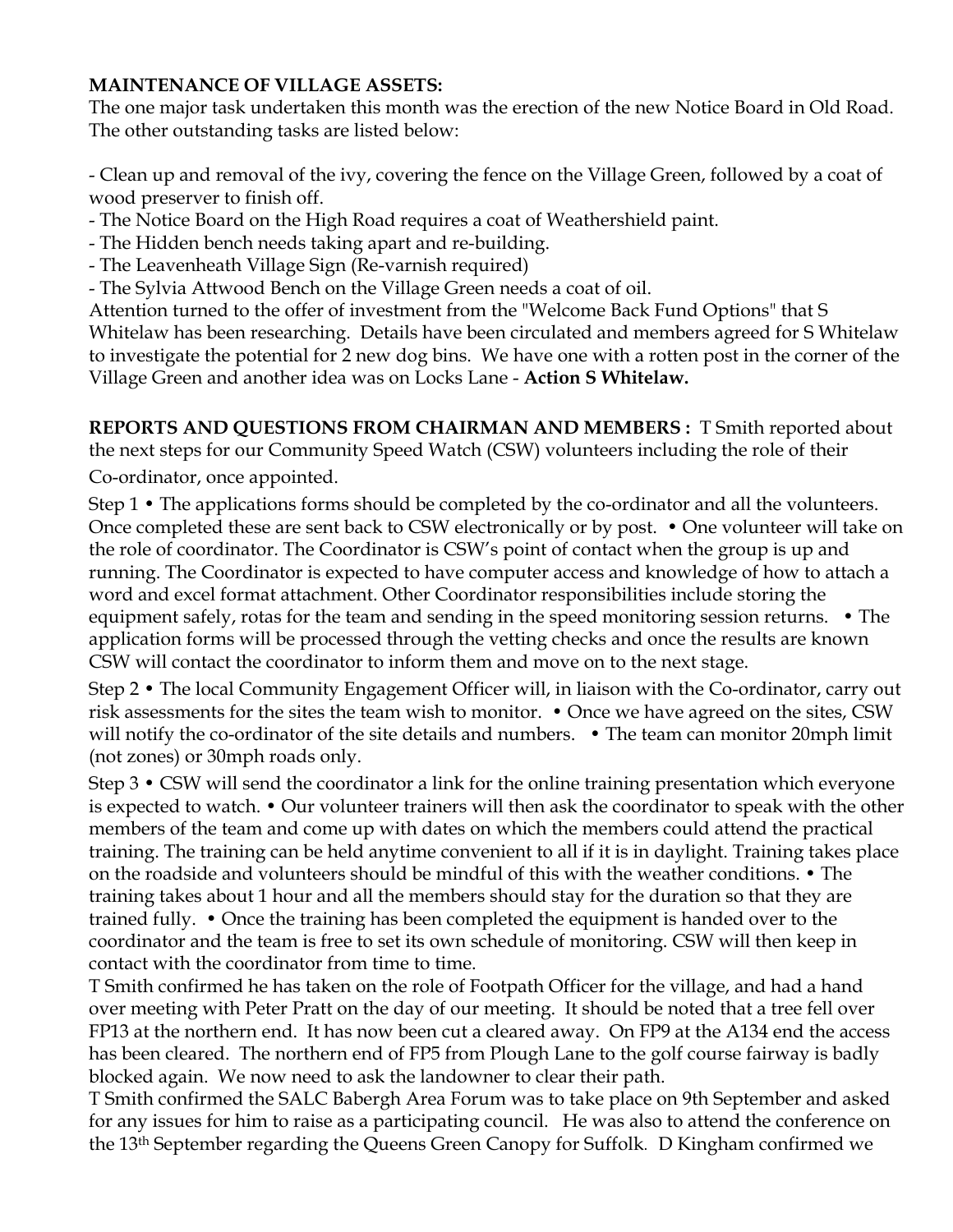still need an update from the planning officer regarding the Lion application and Speed Activated Signage. R Cowell referred to his email regarding Community Transport and he confirmed he would welcome any feedback. Y Roder shared a residents report of dogs getting ill after drinking from a puddle in Harrow Street.

The meeting closed at **9.15 p.m**.